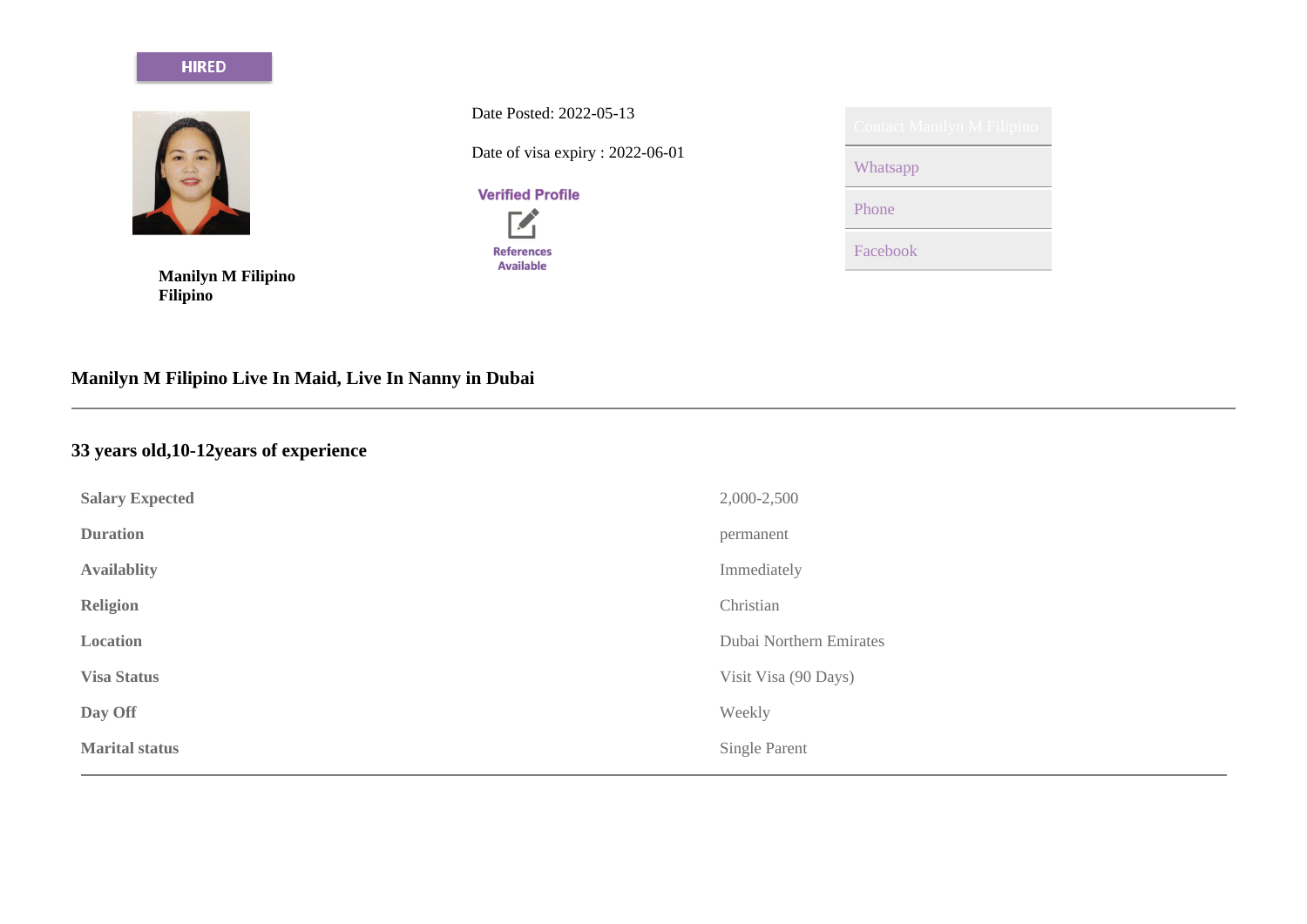## **About Me**

Manilyn is fast learner, very active and hardworking. She has the ability to multitask.She has two kids. She can cook Arabic dishes. She is staying in al qasimia and she got her 1st doze of vaccine. She prefer Saturday/Sunday day off.

#### **Key Skills**

(live In )nanny - Child Care Assist In Kitchen | Cooking Skills | New Born | Elderly Care

## **Languages**

| <b>English</b><br>Fair<br><b>Tagalog</b><br>Excellent |  |
|-------------------------------------------------------|--|

## **Employment History**

### **Employer 1**

Date Started Date Ended Location Kuwait Employer Profile Caregiver Reason for leaving Finished contract

Job Description

Local Family for 11 years

• Take care of the old women(51 years old)